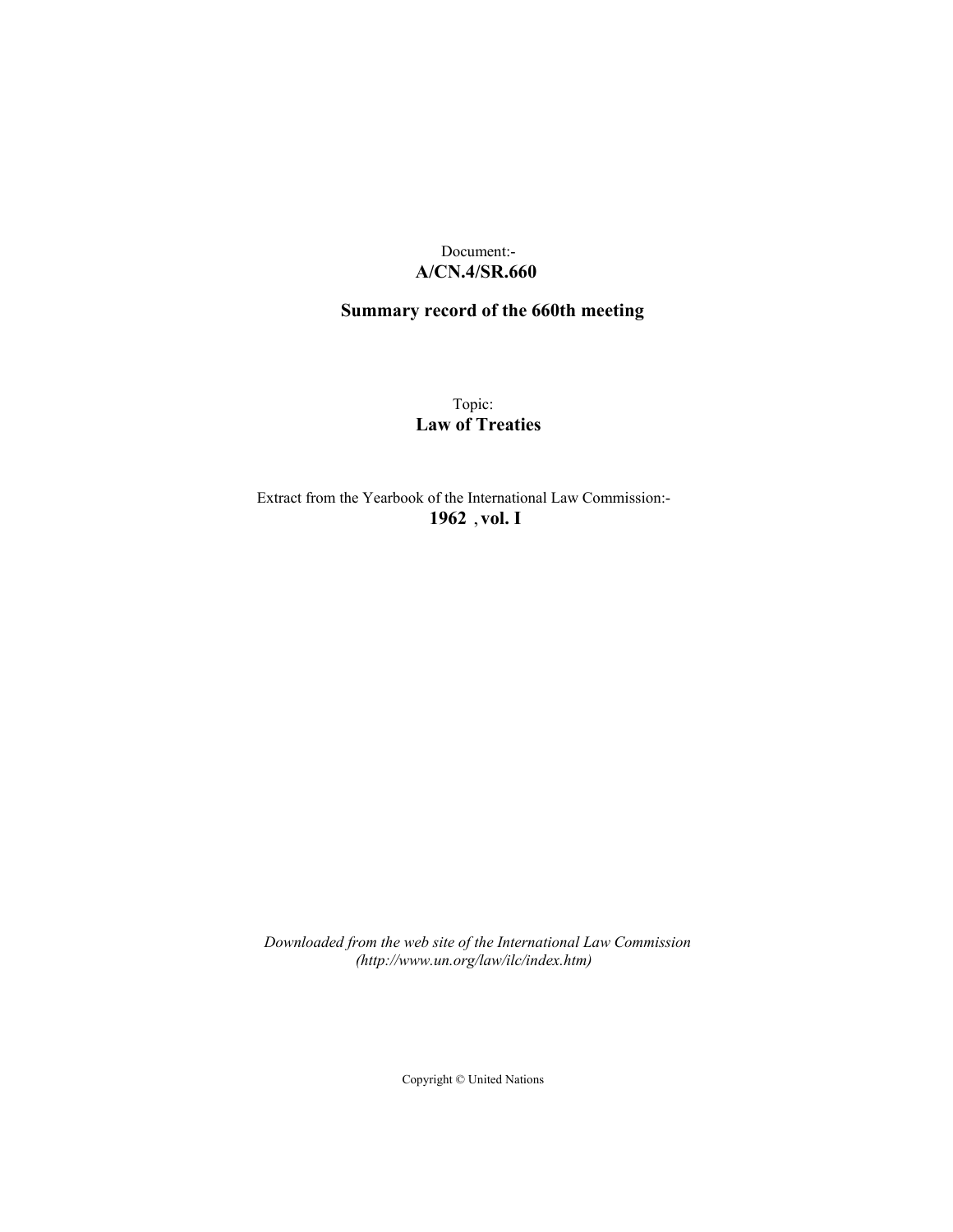#### **660th MEETING**

*Friday, 8 June 1962, at 10 a.m. Chairman:* Mr. Radhabinod PAL

Law of treaties  $(A/CN.4/144$  and Add.1) (item 1 of the agenda) *(continued)*

DRAFT ARTICLES SUBMITTED BY THE DRAFTING COMMITTEE *(continued)*

ARTICLE 5. - ADOPTION OF THE TEXT OF A TREATY

1. The CHAIRMAN said that, as requested at the previous meeting, the special rapporteur had prepared redraft of article 5 that read :

" The adoption of the text of a treaty takes place :

" *(a)* in the case of a treaty drawn up at an international conference convened by the states concerned or by an international organization, by the vote of two-thirds of the states participating in the conference, unless by the same majority they shall decide to adopt another voting rule;

" $(b)$  in the case of a treaty drawn up within an organization, by the voting rule applicable in the competent organ of the organization in question ;

" $(c)$  in other cases, by the mutual agreement of the states participating in the negotiations."

*Article 5 as thus redrafted was approved.*

ARTICLE 8. — SIGNATURE AND INITIALLING

# OF THE TREATY

2. Sir Humphrey WALDOCK, Special Rapporteur, said the Drafting Committee had prepared a redraft of article 8 that read :

" 1. *(a)* Signature of a treaty shall normally take place at the conclusion of the negotiations or of the meeting or conference at which the text has been adopted.

*"(b)* The states participating in the adoption of the text may, however, provide either in the treaty itself or in a separate agreement:

- " (i) that signature shall take place on a subsequent occasion; or
- " (ii) that the treaty shall remain open for signature at a specified place either indefinitely or until a certain date.

" 2. *(a)* The treaty may be signed unconditionally ; or it may be signed *ad referendum* to the competent authorities of the state concerned, in which case the signature is subject to confirmation.

" *(b)* Signature *ad referendum,* if and so long as it has not been confirmed, shall operate only as an act authenticating the text of the treaty.

"(c) Signature *ad referendum,* when confirmed, shall have the same effect as if it had been a full signature made on the date when, and at the place where, the signature *ad referendum* was affixed to the treaty.

" 3. *(a)* The treaty, instead of being signed, may be initialled, in which event the initialling shall operate

only as an authentication of the text. A further separate act of signature is required to constitute the state concerned a signatory of the treaty.

" *(b)* When initialling is followed by the subsequent signature of the treaty, the date of the signature, not that of the initialling, shall be the date upon which the state concerned shall become a signatory of the treaty."

3. Mr. de LUNA said that he agreed with the substance of article 8 but thought the drafting could be simplified by combining paragraphs 2 and 3 in a single paragraph. Both signature *ad referendum* and initialling had the effect of authenticating the text of the treaty and it should be possible to express that fact in a single sentence. The main difference, which could be expressed by means of another sentence, was that the confirmation of a signature *ad referendum* had a retroactive effect, whereas in the case of initialling followed by the subsequent signature of the treaty, it was the date of the signature and not that of initialling which was the operative date.

4. Neither signature *ad referendum* nor initialling implied an obligation in good faith not to frustrate the purposes of the treaty. If the states concerned did not intend to assume even such a limited obligation, they acted as in the case of the Locarno Treaty of 1925, which had been first initialled and later signed by the Contracting Parties.

5. Mr. AMADO suggested that sub-paragraphs *(a)* and *(b)* of paragraph 1 might be combined in a single provision reading:

" Where the treaty has not been signed at the conclusion of the negotiations or of the conference at which the text has been adopted, the states participating in that adoption may provide : "

6. The CHAIRMAN suggested that article 8 should be referred back to the Drafting Committee with the observations of Mr. de Luna and Mr. Amado.

*It was so agreed.*

ARTICLE 9. - LEGAL EFFECTS OF A SIGNATURE

7. Sir Humphrey WALDOCK, Special Rapporteur, said the Drafting Committee had prepared a redraft of article 9 reading as follows:

" 1. In addition to authenticating the text of the treaty in the circumstances mentioned in article 6, paragraph 2, signature of a treaty shall have the effects stated in the following paragraphs.

" 2. Where the treaty is subject to ratification under the provisions of articles 10 or 16 of the present articles, signature shall not establish the consent of the signatory state to be bound by the treaty. However, signature shall:

" *(a)* qualify the signatory state to proceed to the ratification of the treaty in conformity with its provisions; and

" *(b)* bring into operation the applicable provisions of article 19 *bis.*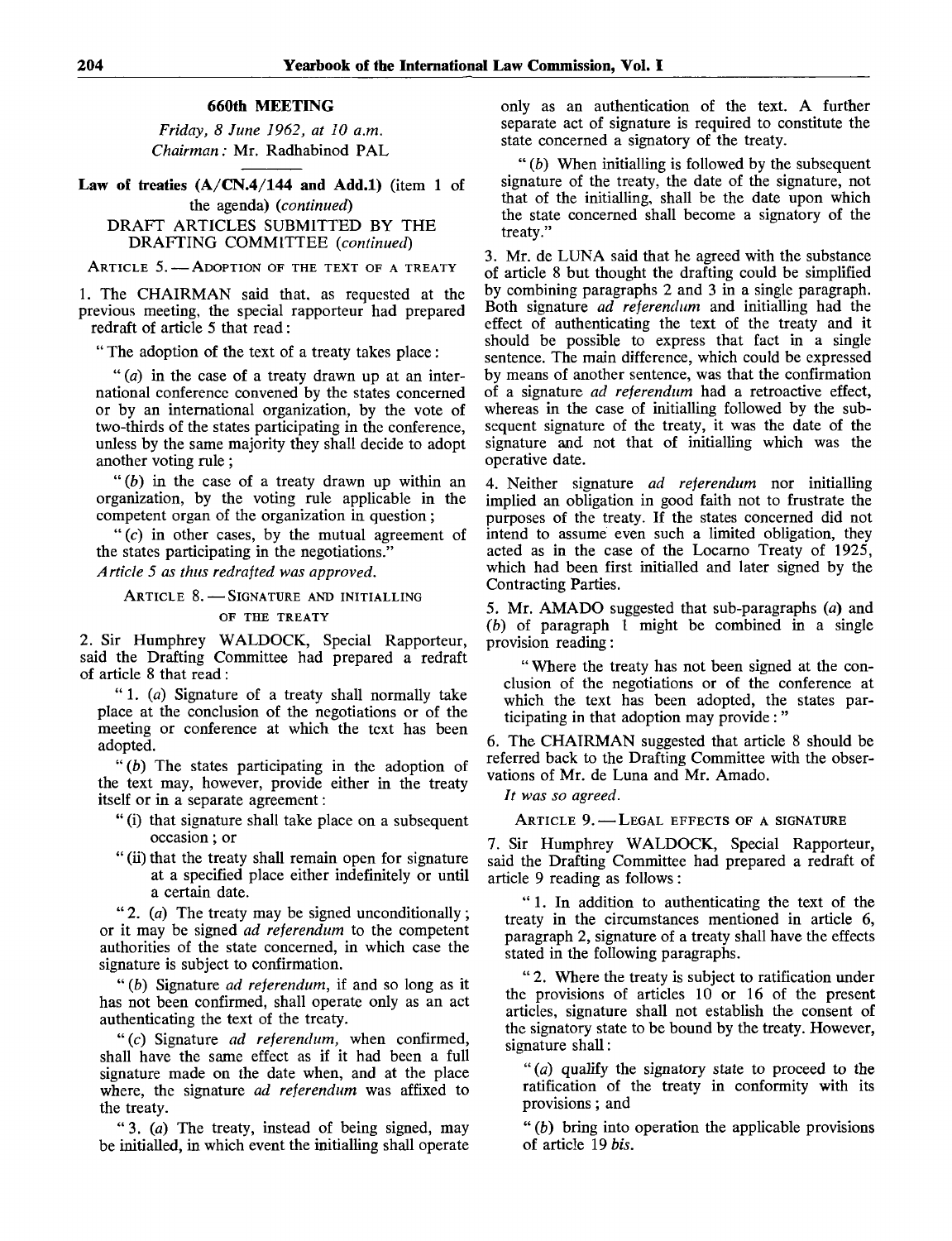" 3. Where the treaty is not subject to ratification under the provisions of articles 10 or 16 of the present articles, signature shall:

" *(a)* establish the consent of the signatory state to be bound by the treaty and,

" *(b)* if the treaty is not yet in force, bring into operation the applicable provisions of article 19 *bis."*

8. Mr. de LUNA pointed out that all the rules so far adopted by the Commission referred to written treaties not in simplified form. But in practice, as far as bilateral treaties were concerned, the simplified form was the more usual. For the majority of bilateral treaties, therefore, the rules adopted by the Commission would not apply.

9. Mr. CASTREN suggested that, in paragraphs 2 and 3, the words "of the present articles", which appeared after the words "the provisions of articles 10 or 16", should be omitted as superfluous, for all the references to articles were references to "the present articles". 10. Furthermore, article 16 concerned participation in a treaty by acceptance or approval; he therefore suggested that, after the word "ratification" in both paragraphs 2 and 3, the words "acceptance or approval" should be added.

11. Mr. BARTOS said he wished to make a reservation in respect of paragraph 3. That paragraph contained a reference to article 10, paragraph 2 *(a)* of which stated that a treaty would not be subject to ratification if it provided that it would come into force upon signature. That statement was only true if the signature was affixed by a representative endowed with authority to give final consent to the entry into force of the treaty. Otherwise, the modern conception of the institution of ratification as a means of parliamentary control would be impaired. He proposed to raise the point when the Commission came to adopt article 10.

12. Mr. BRIGGS said the drafting of article 9 struck him as awkward.

13. He shared the doubts of Mr. Bartos as to the references to article 10, and pointed out that article 16 did not refer to ratification.

14. He suggested that the article should be re-arranged so that the first paragraph set out the main legal effect of signature, which was to establish the consent of the state to be bound by the treaty. The article would then be worded along the following lines:

" 1. Except where signed *ad referendum,* the signature of a treaty which is not subject to ratification shall establish the consent of the signatory state to be bound by the treaty.

"2. Where a treaty is subject to ratification, the signature serves as a method of authentication.

" 3. The signature of a treaty, whether or not subject to ratification, shall bring into operation the applicable provisions of article 19 *bis."*

15. Mr. TSURUOKA drew attention to the situation which would arise in the case of a signature *ad referendum.* Under existing law, when such a signature was confirmed, its effective date became that on which the treaty became binding. Such retroactive effect could cause technical difficulties in the counting of signatures for the purpose of the entry into force of the treaty, because it could give rise to doubt as to the date of entry into force, a matter to which he had already drawn attention in connexion with article 12.<sup>1</sup>

16. Mr. AGO said that Mr. Briggs' suggestion and Mr. Tsuruoka's point could be referred to the Drafting Committee.

17. He suggested the deletion from paragraphs 2 and 3 of the words "under the provisions of articles 10 or 16 of the present articles" and supported the suggestion that the words "or acceptance" should be added after the word " ratification". A treaty was subject to ratification or acceptance under the general rules of international law and not only under the provisions of the draft articles.

18. He did not like the drafting of paragraphs  $2(b)$ and 3 *(b),* particularly the French version. It would be more correct to state that, in the event of signature, the relevant provisions of article 19 *bis* shall apply.

19. Sir Humphrey WALDOCK, Special Rapporteur, said he agreed that it would be better to drop the passages mentioned by Mr. Ago and to add, after the expression " subject to ratification" the words " acceptance or approval".

20. With regard to the redraft suggested by Mr. Briggs, the order of the provisions in article 9 was a reflection of the attitude adopted by the Commission to article 10. If the Commission finally agreed to state in article 10 that in principle treaties required ratification, it would be appropriate in article 9 to deal first with treaties subject to ratification and then with treaties not subject to ratification.

21. The point raised by Mr. Tsuruoka involved a minor question of substance.

22. Mr. de LUNA, with regard to the point raised by Mr. Tsuruoka, said it was difficult to see how signature *ad referendum* could be legally interpreted otherwise than as a signature subject to a suspensive condition. By virtue of the legal character of the condition, its fulfilment necessarily had a retroactive effect.

23. Mr. TSURUOKA said that he did not wish to press his point; he had merely raised the question because he felt that it deserved study.

24. The CHAIRMAN suggested that article 9 should be referred back to the Drafting Committee.

*It was so agreed.*

## ARTICLE 10. — RATIFICATION

25. Sir Humphrey WALDOCK, Special Rapporteur, said the Drafting Committee had prepared a redraft of article 10 reading as follows :

" 1. Treaties in principle require ratification unless they fall within one of the exceptions provided for in the next paragraph.

"2. A treaty shall be presumed not to be subject to ratification by a signatory state where:

1 647th meeting, para. 102.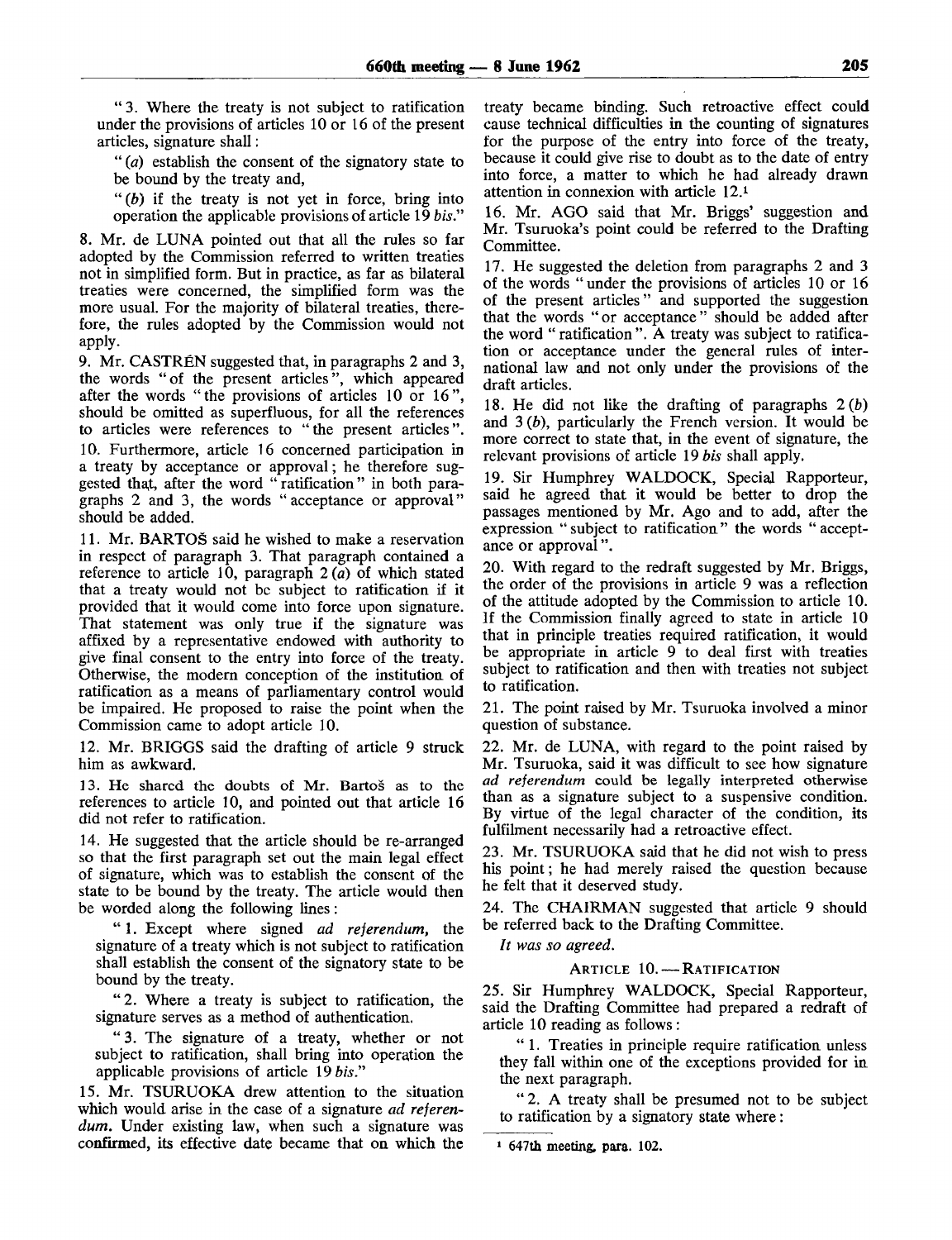" $(a)$  the treaty itself provides that it shall come into force upon signature;

*"(b)* the credentials, full-powers or other instrument issued to the representative of the state in question authorize him by his signature alone to establish the consent of the state to be bound by the treaty, without ratification ;

" $(c)$  the intention to dispense with ratification clearly appears from statements made in the course of the negotiations or from other circumstances evidencing such an intention ;

" *(d)* the treaty is one in simplified form.

" 3. However, even in cases falling under the preceding paragraph, ratification is necessary where:

" *(a)* the treaty itself expressly contemplates that it shall be subject to ratification by the signatory states;

" *(b)* the intention that the treaty shall be subject to ratification clearly appears from statements made in the course of the negotiations or from other circumstances evidencing such an intention;

" $(c)$  the representative of the state in question has expressly signed ' subject to ratification' or his credentials, full-powers or other instrument duly exhibited by him to the representatives of the other negotiating states expressly limit the authority conferred upon him to signing ' subject to ratification'."

26. Mr. CASTRÉN said that during the earlier debate he had expressed the view that, in the absence of any express provision on ratification, the presumption should be that ratification was not necessary. However, the majority view had been to the contrary, and the Drafting Committee's text had taken that majority view into account. Actually, in state practice, nearly all treaties in simplified form entered into force without ratification, and that fact had been recognized in the Drafting Committee's text.

27. The Drafting Committee had admitted so many exceptions to the rule laid down in paragraph 1 that there was little rule left. Nevertheless, he would accept the majority decision and put forward only drafting amendments.

28. In paragraph 2, sub-paragraph *(d)* should be placed at the beginning of the paragraph, because treaties in simplified form were the more usual.

29. The whole of paragraph 3 should be deleted. The cases mentioned in its various sub-paragraphs constituted exceptions to the exceptions provided for in paragraph 2, and accordingly came within the scope of the general rule laid down in paragraph 1. In fact, all the provisions of paragraph 3 were in reality exceptions to those contained in sub-paragraph *(d)* of paragraph 2, which dealt with treaties in simplified form. If, therefore, it were decided to maintain the provisions of paragraph 3, they should be linked with those of paragraph *2{d).* Another possible solution would be to transfer the contents of paragraph 3 to the end of paragraph 1 where they would serve to illustrate the general rule

in paragraph 1, preceded by some such formula as " In particular".

30. Mr. ROSENNE said the statement of principle contained in paragraph 1 should be transferred to the commentary. Article 10 would then consist of a paragraph along the lines of paragraph 3, stating what types of treaty were subject to ratification, followed by a second paragraph along the lines of paragraph 2, indicating what types of treaty were not subject to ratification.

31. Mr. BARTO5 said that the Drafting Committee's text was a praiseworthy attempt to reconcile the different views expressed in the Commission during the earlier debate on the subject of ratification, but like all compromises, it suffered from a number of defects. He could accept paragraphs 1 and 3, but not paragraph 2. So far as sub-paragraphs 2 (a) and *(b)* were concerned, he could agree to the possibility of the exceptions mentioned but only on condition either that the signature was given by the organ competent to dispense with ratification, or that ratification was dispensed with by virtue of fullpowers issued by that competent organ.

32. He was opposed to the provisions of sub-paragraphs 2(c) and *(d)* on grounds of principle. So far as sub-paragraph  $2(c)$  was concerned, it was not advisable to formulate a provision in terms which might give rise to a dispute as to the intention of the parties a purely subjective element which destroyed the principle.

33. So far as sub-paragraph *2(d)* was concerned, the external form of a treaty should not determine whether it was subject to ratification. For that purpose, the substance of the treaty should be decisive.

34. Another reason why he opposed the form as the criterion was that it would invite anti-democratic practices, in that it would enable active diplomats to bind their states without consulting the competent organs, thereby avoiding the control of the representative body of the people. It would be regrettable if diplomats, by being able to choose the form of a treaty, acquired the power to contract irrevocable obligations for their states under international law.

35. He would like his statement to be recorded in the summary record and treated as a vote against article 10, paragraph 2, though he was not asking for a formal vote on it.

36. Mr. VERDROSS said that paragraph 1 correctly stated the existing practice in respect of treaties not in simplified form. Treaties in simplified form, however, were not subject to ratification.

37. He suggested, therefore, in order to meet the point raised by Mr. Castrén, that article 10 should commence with a paragraph along the following lines :

"In principle, treaties not concluded in simplified form require ratification unless they fall within one of the exceptions provided for in the next paragraph".

38. A second paragraph would then set out the exceptions to that rule.

39. Mr. CASTRÉN said he could accept Mr. Verdross' suggestion.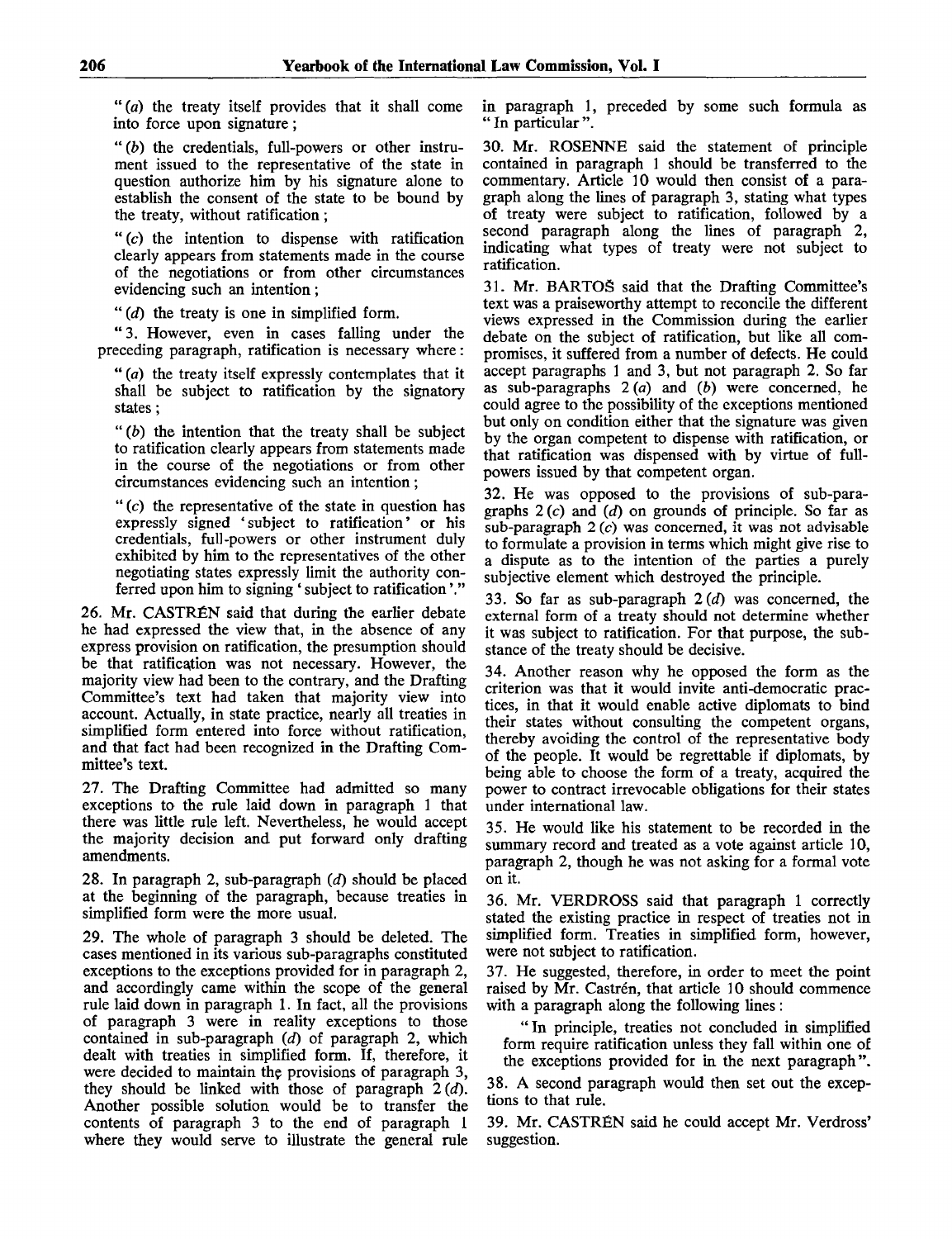40. Mr. BARTOS said that if Mr. Verdross' suggestion were adopted, he would be compelled on principle to vote against the article as a whole.

41. Mr. YASSEEN said he had some misgivings with regard to sub-paragraph  $2(c)$ , which referred to the intention to dispense with ratification, an intention which would appear from statements made in the course of negotiations. It seemed difficult to admit that an abstract intention, which was not reflected in any way in the provisions of the treaty, could have any legal effect on the formation of the treaty. Such a solution would be difficult to reconcile with the accepted rules of legal interpretation.

42. Mr. JIMÉNEZ de ARÉCHAGA said that it would be inadvisable to upset the delicate balance of the article, the provisions of which reflected a compromise between the various views expressed in the lengthy discussion during the first reading.

43. Paragraph 1 stated the basic rule in the matter which would serve to decide doubtful cases; it was therefore essential.

44. With regard to paragraph 2, he did not agree with the exception stated in sub-paragraph *(d),* but was prepared to accept it as part of the compromise.

45. With regard to paragraph 3, its provisions were necessary in order to enable states like the Latin American states to use treaties in simplified form. In the practice of those states, it was the substance of a treaty which determined whether it was subject to ratification; paragraph 3 made it possible for those states to use the simplified form and at the same time observe their rules concerning ratification, where applicable.

46. For those reasons, he concluded that it would be dangerous to disturb the structure of article 10.

47. Sir Humphrey WALDOCK, Special Rapporteur, said that the redraft represented a compromise and the drafting could hardly therefore be very elegant. The various paragraphs had been introduced in order to take into account the different points of view expressed during the discussion.

48. Mr. GROS, supporting the special rapporteur, said that after a prolonged discussion, article 10 had been referred to the Drafting Committee, which had taken into account all the remarks made during that discussion. A delicate balance had been struck in the Committee between the opposing views. Like all compromise solutions, the redraft had its defects but if any of its components were take away, the whole structure would collapse. That applied particularly to paragraph 1.

49. He hoped the Commission, unless it wished to re-open the whole discussion on the substance, would accept the compromise formula reflected in the Drafting Committee's text, whatever its defects, because it was the text most likely to gain acceptance by states.

50. The CHAIRMAN suggested that article 10 should be referred back to the Drafting Committee for reconsideration in the light of the discussion.

*It was so agreed.*

ARTICLE 7. — PARTICIPATION IN A TREATY, ARTICLE 7 *bis.* — THE OPENING OF A TREATY TO THE PAR-TICIPATION OF ADDITIONAL STATES, and ARTICLE 7 *ter.* — THE PROCEDURE FOR PARTICIPATING IN A **TREATY.**

51. Sir Humphrey WALDOCK, Special Rapporteur, said that at the 643rd meeting, it had been agreed that consideration of article 7 should be postponed until the Commission took up the articles concerning accession. At the opening of the 648th meeting, it had been agreed that it should be further postponed until after the Commission had settled some of the questions raised by article 13. After article 13 had been discussed at length for nearly three meetings, it had been decided to refer the text to the Drafting Committee, the Commission had then passed on to article 14, and article 7 had never been considered at all. The Drafting Committee had now prepared three new articles, 7, 7 *bis* and 7 *ter,* based on the previous articles 7 and 13 ; they read as follows:

"ARTICLE 7. — PARTICIPATION IN A TREATY

" 1. A treaty is open to the participation of every state whose participation is expressly provided for in the treaty itself.

"2. Moreover, unless a contrary intention is expressed in the treaty or otherwise appears from the circumstances of the negotiations, a treaty shall be deemed to be open to the participation of any state which took part in the adoption of its text or which, though it did not take part in the adoption of the text, was invited to attend the conference at which the treaty was drawn up.

"ARTICLE 7 *bis (former article 13)* — THE OPENING OF A **TREATY TO THE PARTICIPATION OF ADDITIONAL STATES**

" 1. Participation in a treaty may be opened to states other than those mentioned in article 7 by the subsequent agreement of all the states which adopted the treaty; provided that, if the treaty is already in force and ... years have elapsed since the date of its adoption, the agreement only of the parties to the treaty shall be necessary.

" 2. Unless a contrary intention is expressed in the treaty or otherwise appears from the circumstances of the negotiations, a general multilateral treaty may be opened to the participation of states other than those mentioned in article 7 :

" *(a)* in the case of a treaty drawn up at an international conference convened by the states concerned, by the subsequent consent of two-thirds of the states which drew up the treaty, provided that, if the treaty is already in force and ... years have elapsed since the date of its adoption, the consent only of two-thirds of the parties to the treaty shall be necessary;

" *(b)* in the case of a treaty drawn up either in an international organization, or at an international conference convened by an international organization, by a decision of the competent organ of the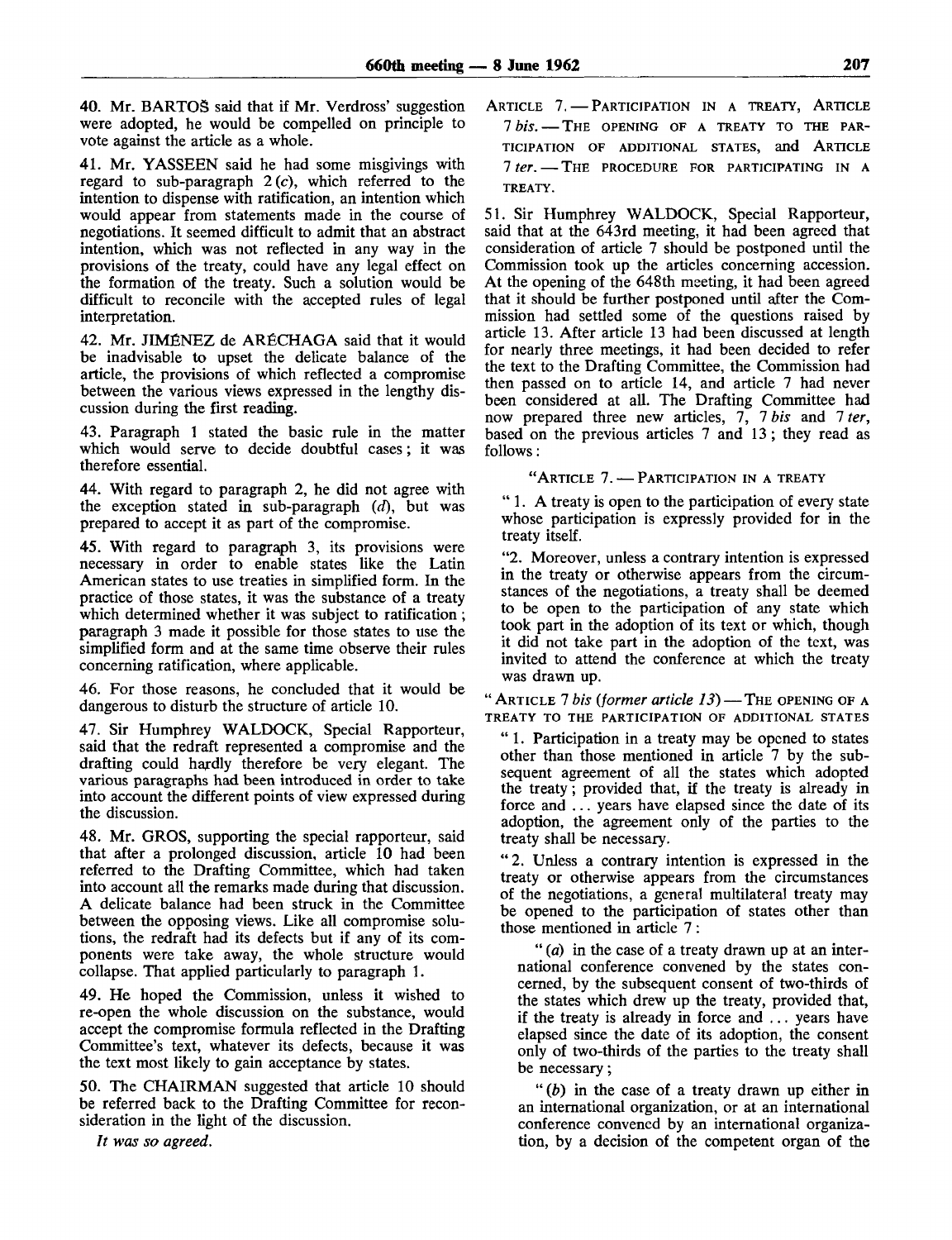organization in question, adopted in accordance with the applicable voting rule of such organ.

" 3. *(a)* When the depositary of a general multilateral treaty receives a formal request from a state desiring to be admitted to participation in the treaty under the provisions of paragraph 2 of this article, the depositary:

- " (i) in a case falling under sub-paragraph 2 *(a),* shall communicate the request to the states whose consent to such participation is specified in that sub-paragraph as being material;
- " (ii) in a case falling under sub-paragraph 2 *(b),* shall bring the request, as soon as possible, before the competent organ of the organization in question.

" *(b)* The consent of a state to which a request has been communicated under sub-paragraph 3 *(a)* (i) shall be presumed after the expiry of twelve months from the date of the communication, if it has not notified the depositary of its objection to the request.

"4. When a state is admitted to participation in a treaty under the provisions of the present article notwithstanding the objection of one or more states, an objecting state may, if it thinks fit, notify the state in question that the treaty shall not come into force between the two states.

## "ARTICLE *1 ter.* — THE PROCEDURE FOR PARTICIPATING IN A TREATY

"Unless a different procedure has been agreed upon by the negotiating states, participation in a treaty takes place in accordance with the principles and procedures laid down in articles 8 to 18 of the present articles."

52. Those three new articles constituted an attempt to deal comprehensively with the question of participation in a treaty, so as to cover signature, ratification, accession and acceptance. In his original draft, the question of the so-called "right of participation" had been dealt with, although not specifically mentioned, in articles 7 (The states entitled to sign a treaty) and 13 (Participation in a treaty by accession).

53. The Commission should choose between the general approach as reflected in the new articles 7, 7 *bis* and 7 *ter* and the traditional approach of dealing first with signature and then with the other forms of participation in a treaty.

54. The three new articles showed that the question of participation arose not only in connexion with signature but also in connexion with the other processes. In the case of certain general multilateral treaties, for example, acceptance was the only procedure for participation contemplated in the treaty.

55. In article *Ibis,* the rules laid down in paragraph 2 *(a)* were in line with the two-thirds majority rule adopted by the Commission as the residual rule for the adoption of the text of the treaty by an international conference.

56. Mr. BARTOS said that the Commission should take a decision on whether to deal with the three articles separately or together.

57. Mr. de LUNA pointed out that subjects of international law other than states could participate in treaties: the statement in article 7, paragraph 1, was therefore not strictly correct. It was true that the Commission had decided not to deal with international organizations, but it was equally true that subjects of international law other than states or international organizations could enter into treaties.

58. Sir Humphrey WALDOCK, Special Rapporteur, said that the provisions of articles 7, 7 *bis* and 7 *ter* could not very well apply to belligerent communities. The only other possible subject of international law would be the Holy See, which could, if necessary, be expressly included in a definition of the term " state ".

59. Mr. VERDROSS proposed the deletion of the inelegant word " Moreover " at the beginning of article 7, paragraph 2.

60. Mr. CASTREN proposed the deletion of the passage " though it did not take part in the adoption of the text" in the same paragraph.

61. Mr. LACHS said that article 7 raised the problem of the relationship between open and closed treaties to which he had drawn attention during the earlier general discussion on article 13.<sup>2</sup> In his opinion the article ought to open the door more widely to general participation. The silence of a treaty on that point ought not necessarily to be interpreted as meaning that the treaty was closed to other states ; it might have been due to the inability of the parties to reach agreement on the relevant clauses or to their desire to await events and see how the treaty operated.

62. Certain general multilateral treaties ought by their very nature to be as widely open to accession as possible. Paragraph 1 should therefore be transferred to the end of the article, since it stated a residual rule.

63. The proportion between states invited and states not invited to participate in an international conference for drawing up a general treaty had changed since the codification conferences of The Hague, and in the interest of full implementation it was desirable not to debar states which had not taken part in the drawing up of a treaty from participating in it.

64. Mr. LIANG, Secretary to the Commission, pointed out that in the final acts of the Geneva Conference on the Law of the Sea and the Vienna Conference on Diplomatic Relations and Immunities, the Holy See had been listed among the states represented.

65. Mr. ROSENNE said the Drafting Committee should give some thought to the meaning it wished to attach to the word "participation", which had been used in a different sense in some of the articles already adopted. It should also consider whether or not it wished to retain the word "deemed" in article 7, paragraph 2. That

<sup>8</sup> 650th meeting, paras. 22-29.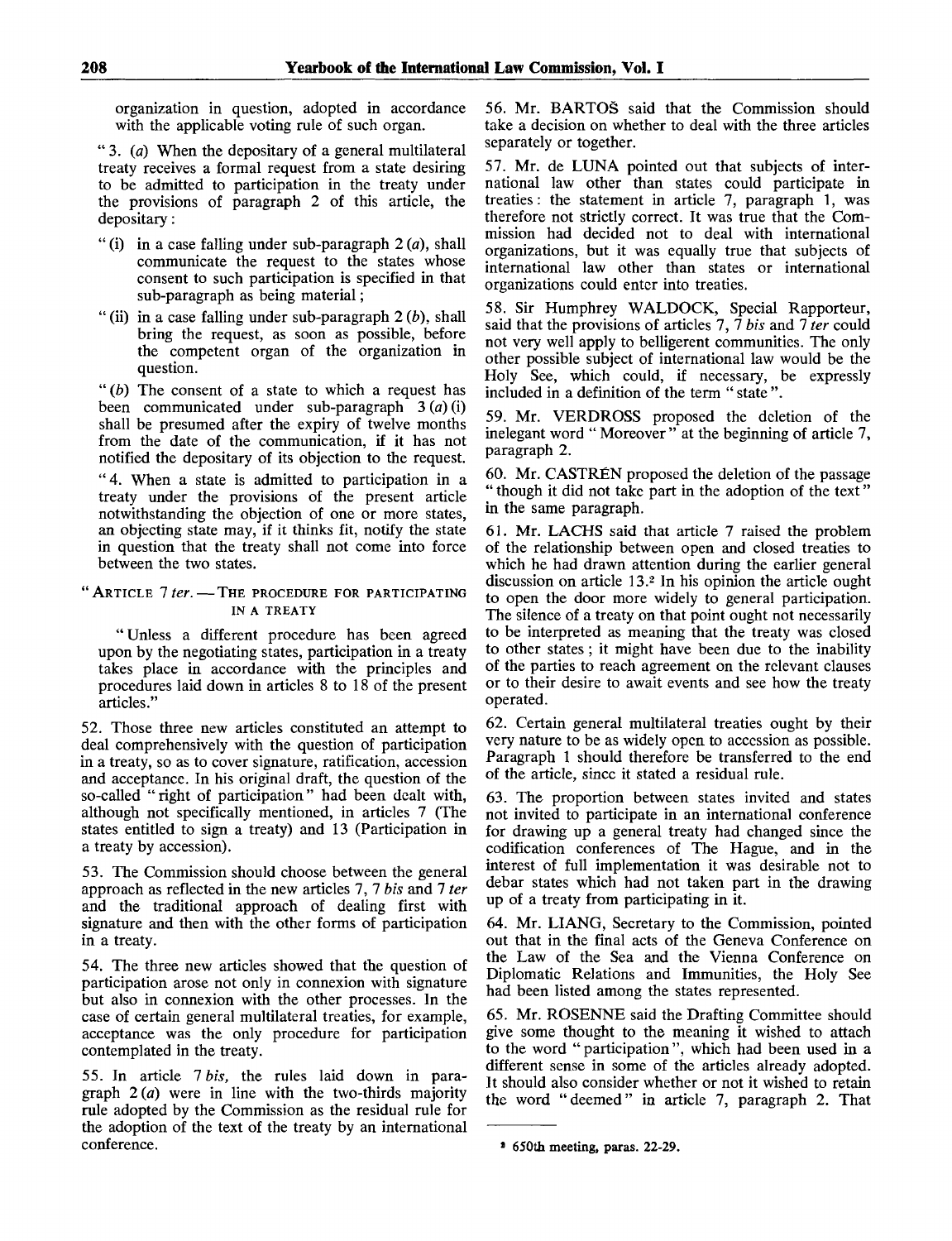word had the effect of creating a legal fiction, as he had learnt from painful personal experience when he had lost a case before the International Court that had turned on that word.

66. The form of words devised by the Drafting Committee to meet the point he had raised during the discussion about the attendant circumstances of the negotiations was excellently conceived.

67. Mr. AGO said that he had no objection to the substance of article 7, but the order violated the rules of logic. As it stood, it might almost be construed to mean that states which took part in the adoption of the text could not participate in the treaty unless that was expressly provided for in the treaty itself. But they were first and foremost the states which could participate automatically, and that should be stated in a paragraph at the beginning of the article. That paragraph should be followed by the provision concerning states which had been invited to attend the conference but which had not taken part in the adoption of the text. Paragraph 1 should then be moved to form the last paragraph of the article.

68. Mr. BRIGGS said he was uncertain of the scope of article 7. Was "participation" to be understood as identical in meaning with " becoming a party " ?

69. Article 7 *bis* seemed to be concerned with accession or acceptance ; was it intended to cover any other forms of participation ?

70. Article 7 *ter* seemed too broad and too vague. What were the implications of the reference to articles 8 to 18?

71. Sir Humphrey WALDOCK, Special Rapporteur, suggested that Mr. Briggs had perhaps adopted too narrow an approach. Some multilateral treaties were only open to participation by acceptance while others only contemplated signature. It would therefore be a mistake to provide for accession only. Any of the procedures dealt with in the succeeding articles up to article 18, with the exception of that concerned with the legal effects of ratification, might apply according to the terms of the treaty. Perhaps that should be stated more explicitly.

72. He agreed with Mr. Ago's suggestion for reversing the order of the paragraphs of article 7 and for dealing separately with the questions of participation by the states that took part in the adoption of the text and participation by those attending the conference but not taking part in the adoption of the text.

73. Mr. LACHS had raised a major problem of substance. The Drafting Committee's text was based on the Commission's discussion, from which it emerged that there should not be anything in the nature of a general right of participation without reference to the procedure by which participation was effected, or to some form of consent either by the states which had taken part in the drafting of the treaty or by the parties. The general view in the Commission appeared to be that in repect of general multilateral treaties states should have some say in the matter of the partners with which they would or would not have treaty relations and that the Com-

mission should go as far as it could in the direction of opening such treaties to accession. But modern practice indicated that there was a limit beyond which states were unwilling to go. For example, participation by others was sometimes made subject to the approval of the General Assembly.

74. Mr. LACHS noted that the special rapporteur had conceded that the question of participation in general multilateral treaties raised a major problem. There were general treaties in existence, and there would no doubt be others in the future, not necessarily drawn up within the United Nations, with different provisions from those put forward in article 7 concerning participation. The presumption based on the nature of the treaty itself in the case of silence should be in favour of its being open to additional states. If the negotiating states had not expressly provided to the contrary, they should not have the power to prevent others from participating.

75. Mr. YASSEEN said that Mr. Lachs' comment was entirely correct and consistent with modern realities, particularly with regard to general multilateral treaties of universal concern such as conventions codifying rules of international law. It was not only in the interest of the parties that the rules laid down in such treaties should be as nearly as possible universal but also in the interests of the international community as a whole. Accordingly, it was undesirable to formulate any presumption whereby, if the treaty was silent, other states would be debarred from participation.

76. Mr. CADIEUX considered that the Drafting Committee had faithfully followed the Commission's instructions ; the discussion on substantive issues should not be reopened.

77. Mr. TABIBI said he fully supported the view expressed by Mr. Lachs; he saw no objection to reopening the discussion on a matter of such importance. If a treaty contained no express provision on participation and if its nature was such that wide participation was desirable, a presumption to that effect should be the rule.

78. Difficulties were likely to arise from the reference to the circumstances of the negotiations. Who was to judge what could be inferred from them? Moreover, the attitude of parties might well undergo a change with the passage of time.

79. Sir Humphrey WALDOCK, Special Rapporteur, pointed out that, contrary to what the Commission appeared to have favoured, Mr. Lachs seemed to be arguing for the insertion in article 7 of provisions concerning participation by states not invited to the conference or contemplated in the treaty itself. His understanding had been that the Commission wished to deal with that matter in a separate article.

80. Mr. GROS, speaking as Chairman of the Drafting Committee, pointed out that the Committee had been asked to deal with the subject under the two different aspects of the states which were the original parties' to the treaty and the states which could later become parties to the treaty by other procedures.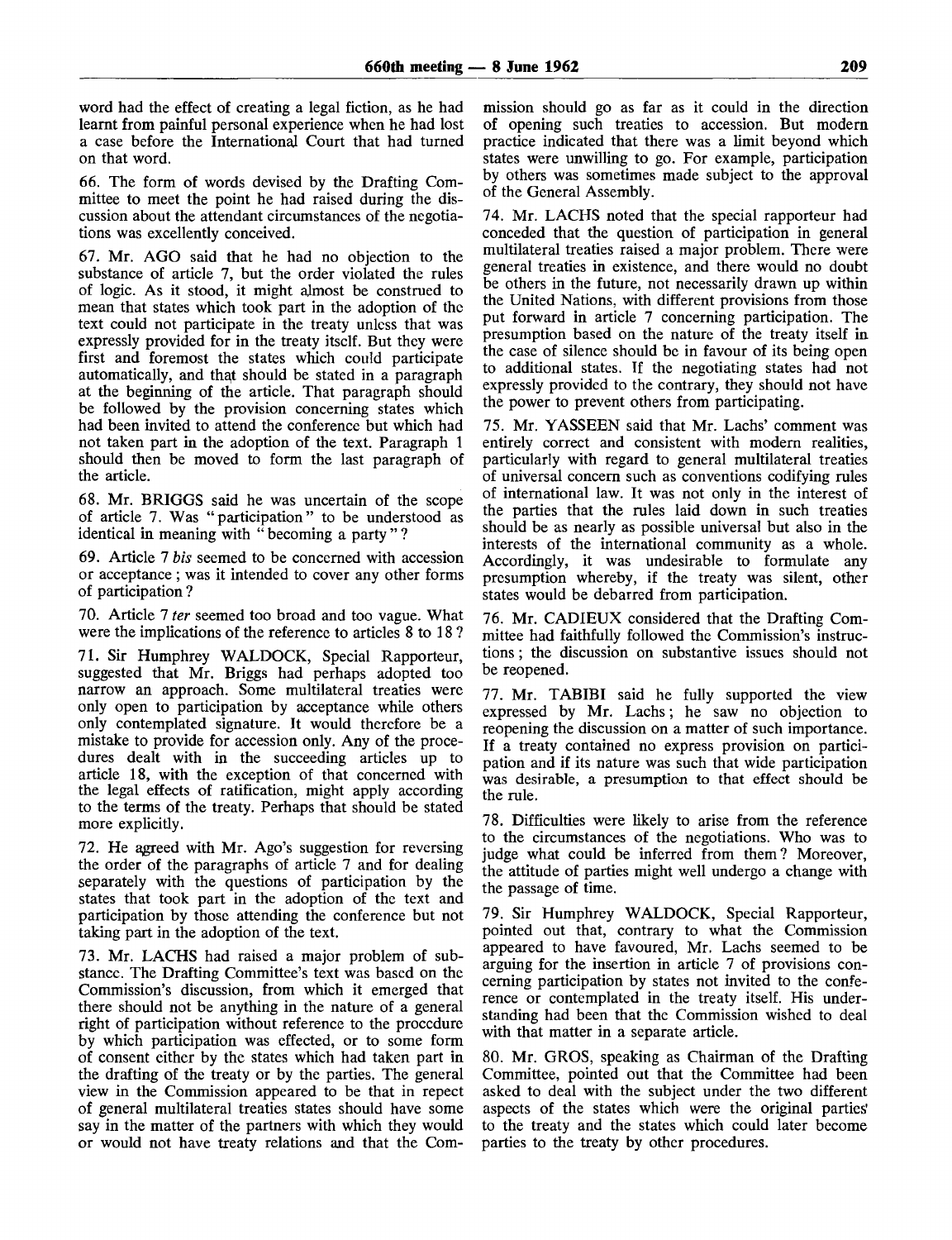81. Speaking as a member of the Commission, he said that it had been understood, both in the Commission and in the Drafting Committee, that the general discussion on the articles concerned could be re-opened. He accordingly wished to point out that there was nothing dramatic about the provision in article 7, paragraph 1. It did not contain, as some members had alleged, any restriction preventing wide-scale accession to collective treaties. Indeed, a great deal had to be assumed to arrive at Mr. Lachs' argument. For example, it had to be assumed that, in the case of a treaty of general interest to the community of states, there had been two major errors of negotiation, those of silence and oversight. If it was merely a question of the silence of the treaty, despite the fact that the problem had been discussed at the conference, the obvious inference was that the negotiating states had been unable to agree, in most cases for lack of a two-thirds majority, on the conditions under which the treaty should be open for accession by other states. But how were the negotiators to have a new general rule of law imposed on them by which the treaty would be open to all states, although the problem had been discussed but no agreement reached on that very point ? Such a rule was juridically incomprehensible and could have no justification either in logic or in law. Moreover, during the negotiation of any multilateral treaty of general interest, there were always discussions on the conditions on which the treaty could be opened for accession by other states than the states participating in the negotiations. The only case to which Mr. Lachs' argument applied was the highly unlikely case where the question had not been discussed at all by the negotiators, in other words, the case of complete oversight.

82. Mr. LACHS agreed with Mr. Gros that there would be nothing dramatic about accepting the formulation in article 7, paragraph 1, but suggested that the amendment he had proposed would also not produce any dramatic effect. Mr. Gros had said that the two elements involved were silence and oversight; he (Mr. Lachs) would suggest that those elements fell into different categories, because silence in itself might be the consequence of two different factors, absence of agreement, or oversight.

83. However, he was more concerned with another point. In the course of the operation of the treaty, states might change their views and alter their positions ; even if at the time the treaty was drafted and signed the necessary majority could not be achieved owing to lack of agreement, that did not mean that it might not be achieved later. The consequences of a decision taken at the time of negotiation should not be perpetuated throughout the existence of the treaty; the possibilities of evolution, of which there were many examples in history, could not be ignored.

84. While he agreed with Mr. Gros that it was inadmissible to impose on states any decision as to the states with which they should be bound by a treaty, he believed that, in the matter at issue, the Commission should proceed on certain presumptions. If a treaty related to a vital issue affecting the whole international community, and if owing to forgetfulness the treaty was silent on the subject of participation, the presumption should be in favour of giving the treaty an open character; if that silence was due to lack of agreement, the Commission's draft would allow for changes in position. In article 7 the Commission was really concerned with the drafting of a residuary rule.

85. Sir Humphrey WALDOCK, Special Rapporteur, said that Mr. Lachs' view was not borne out by state practice; had it been so, he would have been ready to write in such a rule. To take an instance from real life, no more general treaty than the Convention on Diplomatic Relations could be imagined, and yet, as in other recent multilateral treaties, the procedure for the participation of additional states followed broadly the lines of that laid down in article 7 *bis.*

86. The CHAIRMAN said that the drafting changes suggested by Mr. Rosenne and Mr. Ago could be referred to the Drafting Committee, which might also be asked to see whether Mr. Lachs' point could be covered.

87. Mr. GROS said that he could not accept the Chairman's last suggestion because Mr. Lachs' point was one of substance and his proposal could not be taken into account without disregarding the Commission's decision. Presumably Mr. Lachs wished to delete the rest of paragraph 1 of article 7 after the words "every state".

88. Mr. LACHS said that he had not made any such far-reaching proposal. What he had hoped to persuade the Commission to do was to reverse the order of the paragraphs and to state in the existing paragraph 2 that, in the absence of any express provision in general multilateral treaties, the presumption should be in favour of their being open to participation by all states.

89. Sir Humphrey WALDOCK, Special Rapporteur, asked that the Commission should come to a decision on the issue of substance so that he could proceed with the preparation of the commentary. He hoped that, drafting changes apart, the general structure of articles 7 and 7 *bis* would be preserved.

90. Mr. AMADO said that, for the time being, the structure of the two articles should be kept. After the comments of governments had been received, the Commission could give further consideration to the extremely interesting view propounded by Mr. Lachs.

91. Mr. YASSEEN asked that Mr. Lachs' view be recorded in the commentary so that governments would be encouraged to comment on it.

*It was so agreed.*

*Article 7, with the drafting changes suggested by Mr. Rosenne and Mr. Ago, was referred back to the Drafting Committee.*

92. Mr. VERDROSS suggested that the second part of paragraph 1 of article 7 *bis* should be deleted. According to that provision, if four states concluded a treaty and two others were admitted to participation after the treaty had entered into force, the number of